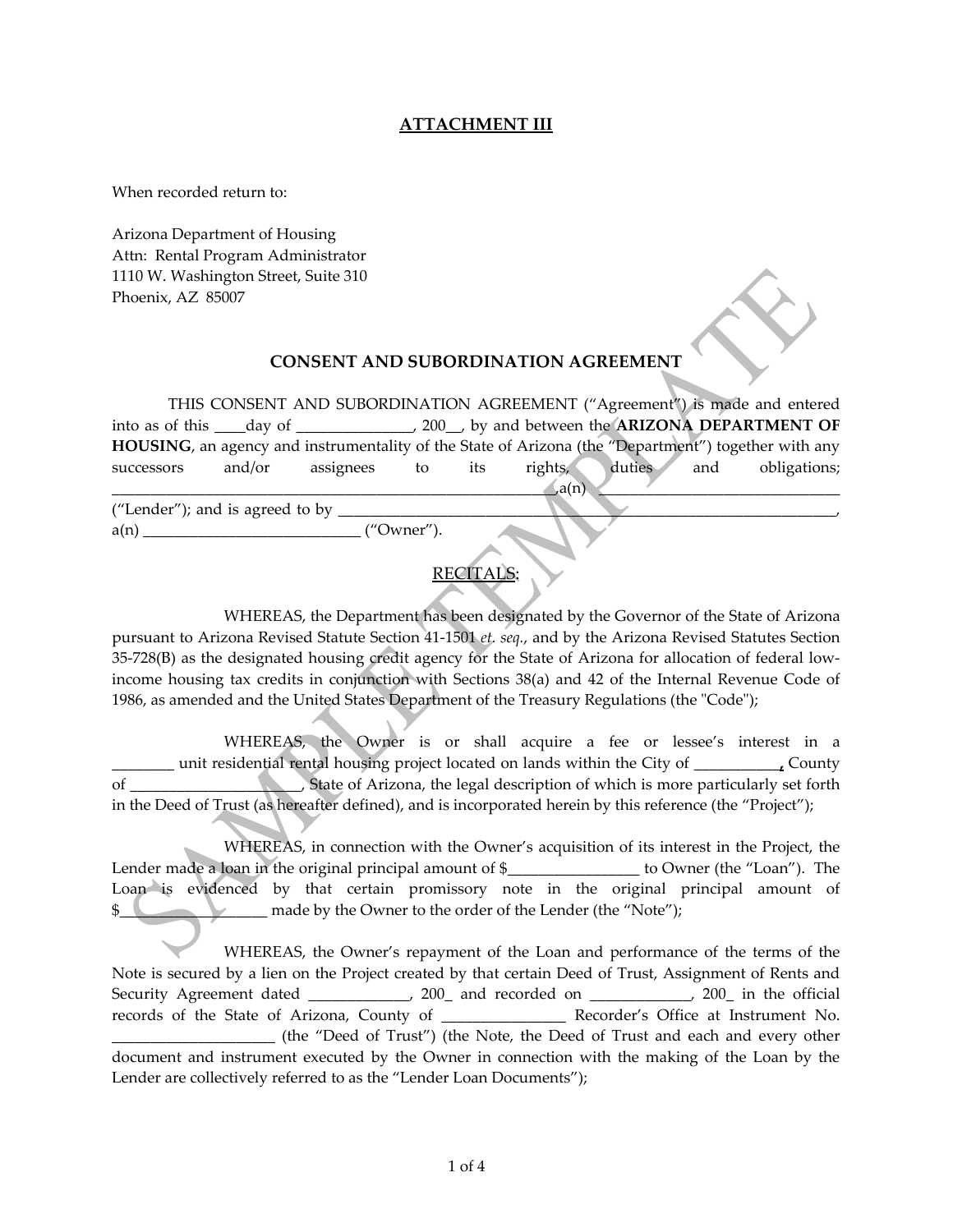WHEREAS, the Department and the Owner have entered into that certain Declaration of Affirmative Land Use And Restrictive Covenants Agreement dated \_\_\_\_\_\_\_\_\_\_\_\_\_\_, 200\_, and recorded in the official records of the State of Arizona, County of \_\_\_\_\_\_\_\_\_\_\_\_\_\_ Recorder's Office, Instrument No. \_\_\_\_\_\_\_\_\_\_\_\_\_\_\_\_\_\_\_ (the "Declaration") pursuant to which, under the terms of the Declaration, the Department shall allocate federal low‐income tax credits to the Project;

WHEREAS, the allocation of the federal low-income tax credits to the Project by the Department is of material benefit to the Lender;

 WHEREAS, certain provisions of the Declaration are required by federal law to protect the rights of the Project's tenants in the event the Project is acquired by foreclosure or instrument in lieu of foreclosure; and

 WHEREAS, the Department requires the execution and delivery of this Agreement by the Lender and the Owner as a condition to the Department's entering into the Declaration.

 NOW, THEREFORE, in consideration of the premises and promises contained herein, and other good and valuable consideration, the receipt and sufficiency of which is hereby acknowledged, the parties agree as follows:

## AGREEMENTS:

1. Accuracy of the Recitals. The parties hereby acknowledge the accuracy of the Recitals which are incorporated herein by this reference.

2. Consent to Execution. The Lender hereby consents to the execution by the Owner of the Declaration.

3. Subordination. The Lender hereby subordinates its lien(s) to the rights and interests created pursuant to Section 4(b) of the Declaration such that a foreclosure (or the execution of an instrument in lieu of foreclosure) shall not extinguish such rights and interests.

 4. Acknowledgment and Agreement Regarding Three‐Year Period After Termination. The Lender acknowledges and agrees that pursuant to Section 4(a) of the Declaration, the Declaration will terminate on the date the project is acquired by foreclosure or instrument in lieu of foreclosure (unless it is determined that such acquisition is part of an arrangement with the Owner a purpose of which is to terminate such period); provided, however, Lender hereby acknowledges and agrees that the acquisition of the Project by any party by foreclosure or instrument in lieu of foreclosure shall be subject to the provisions of Section 4(b) of the Declaration, which provisions shall continue in full force and effect for a period of three (3) years from the date of such acquisition; provided, further, that such provisions shall not apply during such period if and to the extent that compliance therewith is not possible as a consequence of damage, destruction, condemnation or similar event with respect to the Project.

 5. Lender Loan Documents. The Lender agrees that should any provision of any Lender Loan Document purport to limit or impair any rights of the Department under Section 4(b) of the Declaration, then such provision shall be null and void and of no force and effect.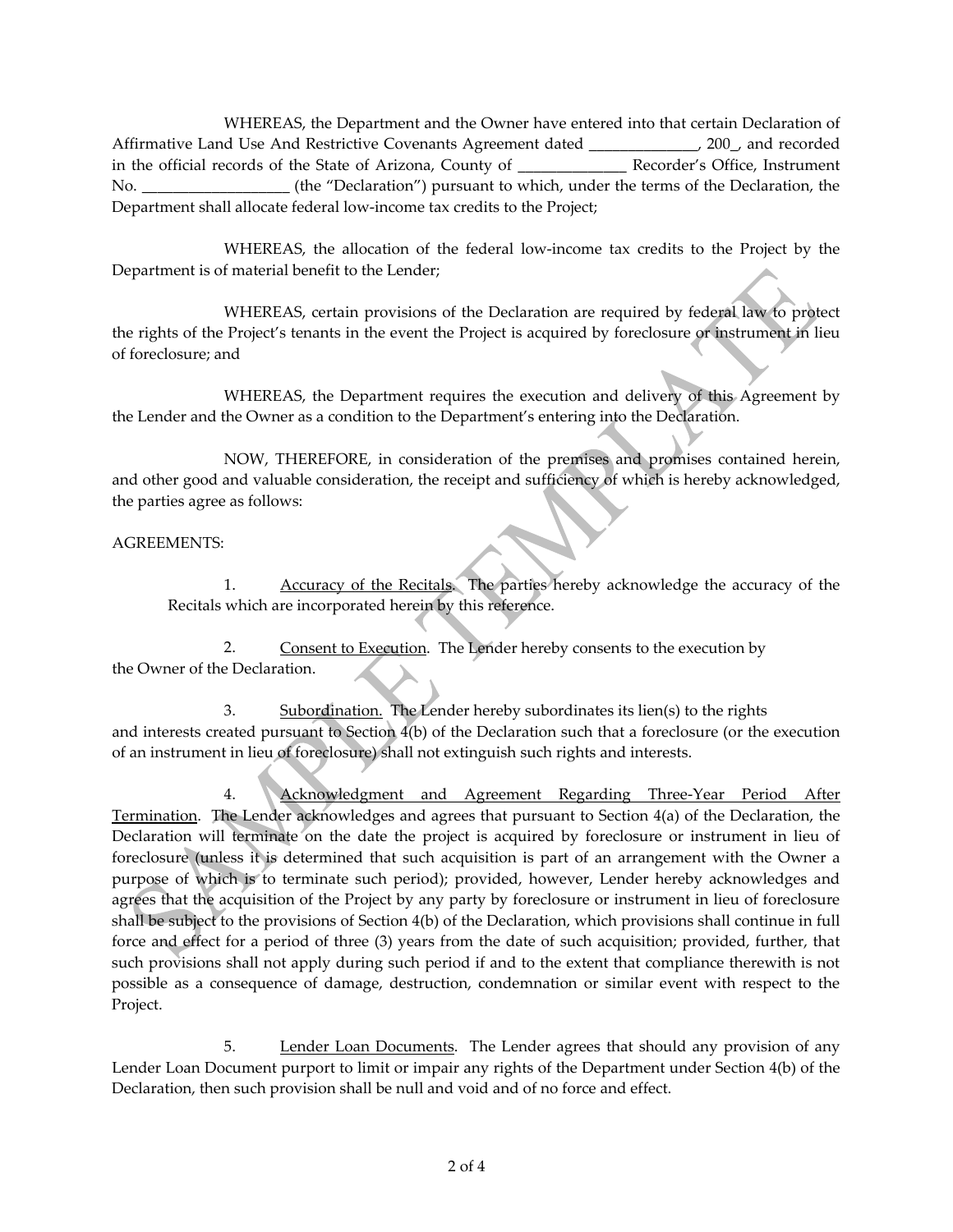6. Absolute Subordination. The Department shall have absolutely no duty or responsibility, and the priority of the provisions of Section 4(b) of the Declaration over the Lender Loan Documents shall in no way be affected or diminished by any failure of the Department regarding any act or omission by the Department relating to the provisions of Section 4(b) of the Declaration, the Owner or otherwise.

 7. Controlling Instrument. In the event of any conflict between this Agreement and any of the Lender Loan Documents, this Agreement shall control.

 8. Successors, Assigns and Participants. This agreement applies to, inures to the benefit of, and binds all parties hereto, their heirs, legatees, devisees, administrators, executors, participants, successors and assigns.

9. Counterparts. This agreement may be executed in any one or more counterparts, each of which in the aggregate shall constitute one and the same Agreement.

 10. Governing Law. This Agreement shall be controlled by, governed in accordance with and enforced under the internal laws of the State of Arizona without regard to conflicts of law principles.

IN WITNESS WHEREOF, the parties hereto have caused this Agreement to be executed by their duly authorized representative as of the day and year first above written.

AGREED AND ACKNOWLEDGED:

|         | Arizona                 |
|---------|-------------------------|
|         | <b>By</b>               |
|         | Sheila D. Harris, Ph.D. |
|         | Director<br>It's        |
| By      |                         |
| Its     |                         |
| LENDER: |                         |
|         |                         |
| a(n)    |                         |
| By      |                         |
|         |                         |
|         |                         |

Its \_

ARIZONA DEPARTMENT OF HOUSING ITS SUCCESSORS AND/OR ASSIGNS "OWNER": an agency and instrumentality of the State of Arizona